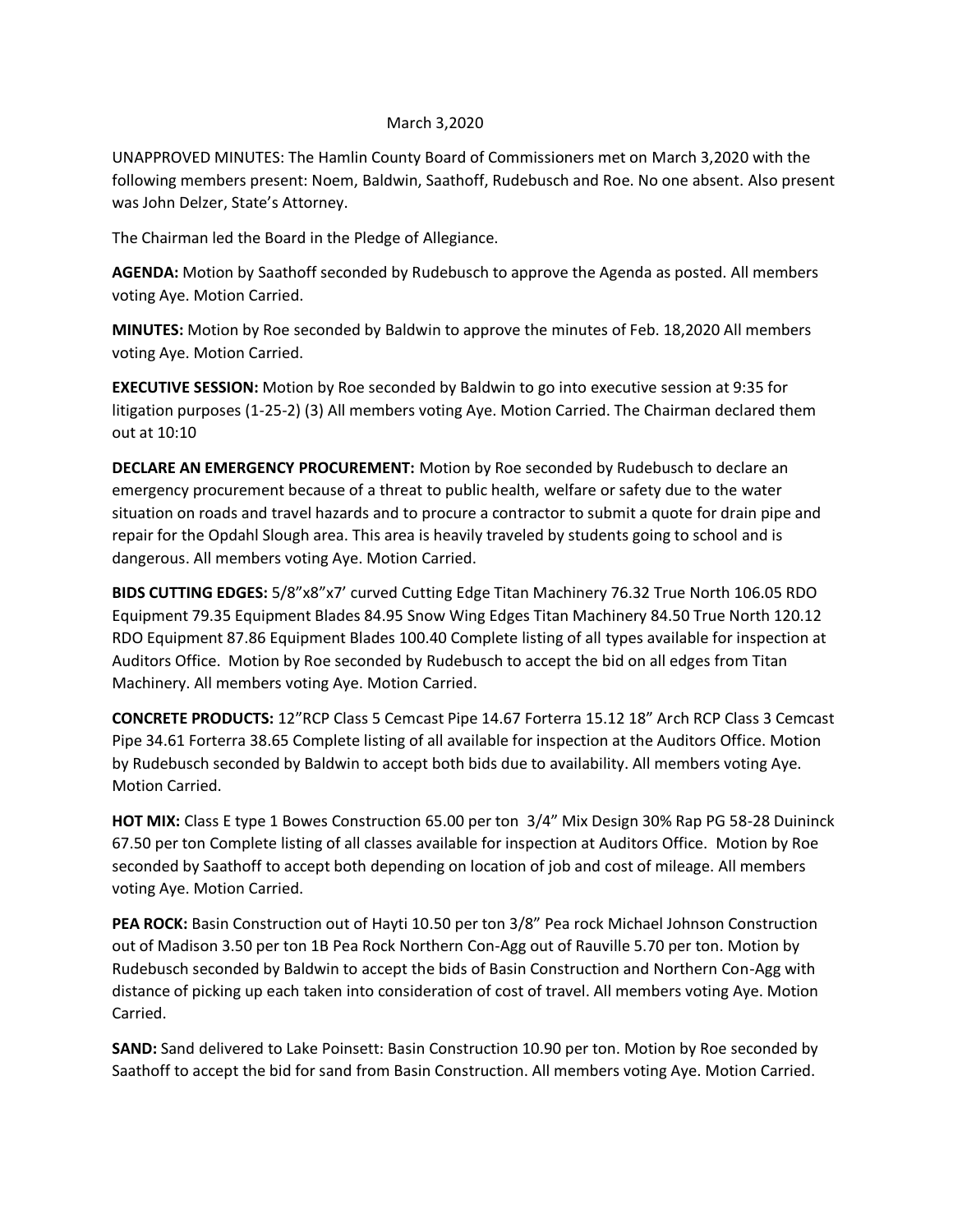**ROAD OIL:** MC3000 Flint Hills 563.00 per ton Jebro 602.11 Per Ton. Motion by Rudebusch seconded by Saathoff to accept the bid from Flint Hills. All members voting Aye. Motion Carried.

**METAL CULVERTS:** 15" Culvert 16 GA True North 12.12 per foot. Complete listing of all culverts available for inspection at the Auditors Office. Motion by Baldwin seconded by Saathoff to accept the bid of True North. All members voting Aye. Motion Carried.

**TIRES:** Blade Tires 14.00x24 Radial Tire: Pomps Tire 834.51 Graham 1238.08 W.W. Tire 964.53 Complete listing of all tires including Blade tires, Truck Tires, Pick Up Tires ,Trailer tires available for inspection at the Auditors Office. Motion by Rudebusch seconded by Saathoff to accept the bids from Pomps Tire and W.W. Tire depending on sizes needed and price. All members voting Aye. Motion Carried.

**REMOVE OLD BRIDGES AND INSTALL NEW CULVERTS:** Job A one double barrel 12'x7' concrete box Jeff Argo Excavating 58,000.00 Basin Construction 41,938.85 Clausen & Sons Construction 137,755.35 Job B one double barrel 10'x6' concrete box Jeff Argo Excavating 52,000.00 Basin Construction 35,816.39 Clausen & Sons Construction 117,347.15 Job C four (4) 7'x68'cmp Jeff Argo Excavating 32,000.00 Basin Construction 24,591.88 Clausen & Sons Construction 112,245.10 Job D all 3 jobs combined total cost Jeff Argo Excavating 142,000.00 Basin Construction 102,347.12 Clausen & Sons Construction 367,347.60 Motion by Saathoff seconded by Rudebusch to accept the bid of Job D all 3 jobs combined total cost of Basin Construction for 102,347.12 All members voting Aye Motion Carried.

**BORING UNDER COUNTY ROAD:** Motion by Saathoff seconded by Rudebusch to allow Kopman Farms to install a drain tile 12" yellow mime in Cleveland Township Section 4-113N-54W All members voting Aye. Motion Carried.

**BRIDGE REINSPECTION**: Motion by Saathoff seconded by Roe to authorize the Chairman to sign the bridge reinspection program resolution for use with SDDOT retainer contracts for Clark Engineering through the State. All members voting Aye. Motion Carried.

**OVERHEAD POWER LINES:** Motion by Saathoff seconded by Roe to allow Otter Tail Power Company to install a 115V overhead electric transmission power line – poles are on private land for Sections 22,23,26 and 27 -114-52 known as 188<sup>th</sup> St, Section 4 and 33 in 113-114 -51 known as 190<sup>th</sup> Ave & 463 St Sections 25 and 26 in 114-52 known as 459<sup>th</sup> Ave , Sections 35 & 36 -114-51 known as 465<sup>th</sup> Ave and Sections 31 and 6-114-113-51 known as 190<sup>th</sup> St. All members voting Aye. Motion Carried.

**EXECUTIVE SESSION:** Motion by Rudebusch seconded by Saathoff to go into executive session for litigation matters (1-25-2) (3) at 10:30 All members voting Aye. The Chairman declared them out at 10:50

**LAKE POINSETT BACK LOTS:** Some residents from Lake Poinsett met with the Board concerning the use of the back lots at the Lake. They had met with the Zoning Board on this also. They feel people are parking campers, and boats on these and building certain buildings that make it hard to remove snow because there is no place to push it. Some of the buildings contain living quarters also. They would like to see the Ordinance changed concerning back lots. Tom Nealon zoning officer was also present and went over the rules and what is allowed. They also stated people cross their property to get to the lake.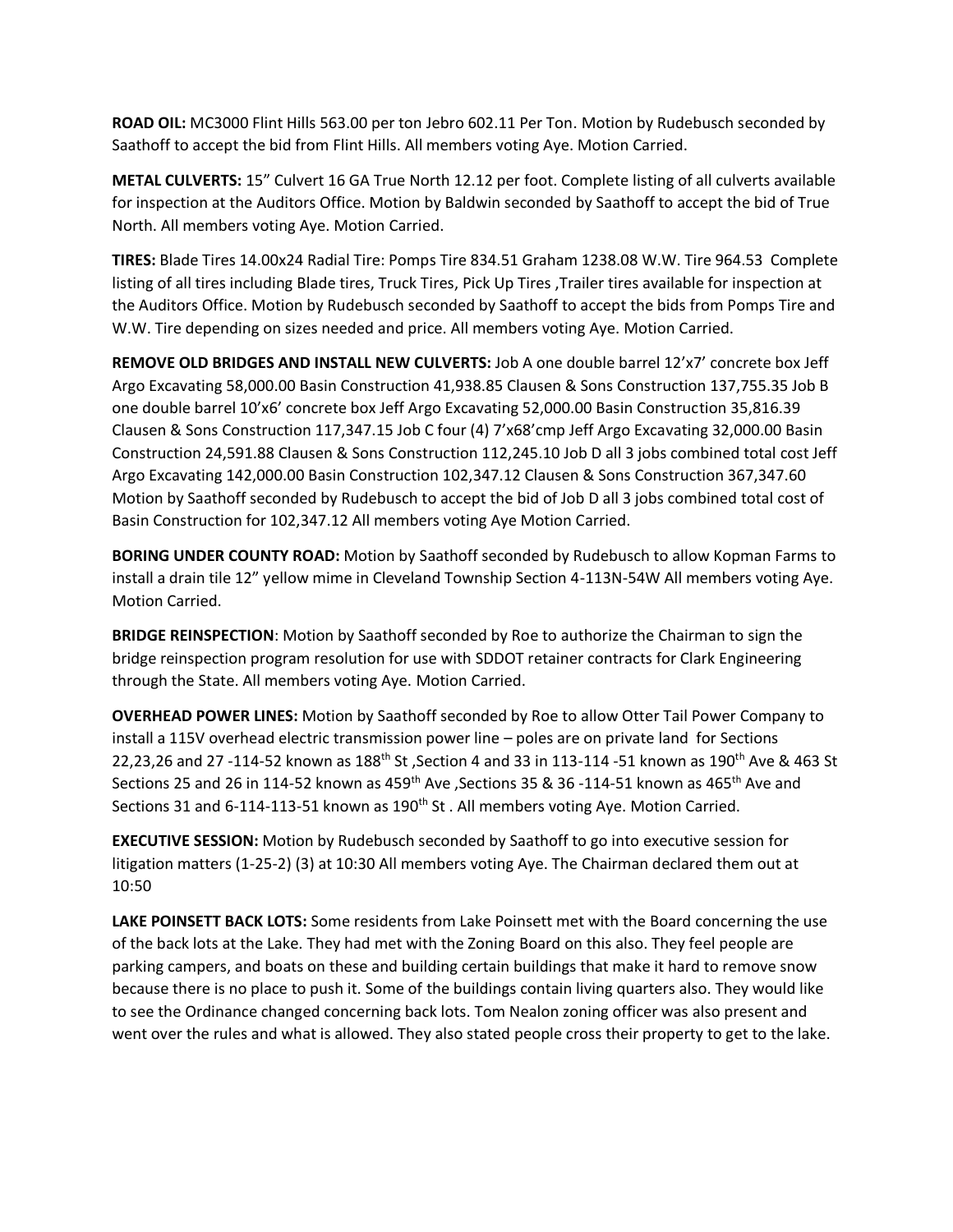**ZONING:** Discussion was held on Senate bill 157 being proposed by legislature. If approved would be harder for neighbors to object to building permits. Commissioner Roe stated that if you meet setbacks the permit is issued. Commissioner Roe would like to see the set backs changed which he felt is similar to other counties. Motion by Roe to propose an Ordinance to change the set backs to one half of a mile for anything up to 7499 animal units, three fourths of a mile setback for 7500 to 9999 animal units and one mile set back for over 10,000 animal units. Seconded by Saathoff.

Roll Call Vote on motion:

Saathoff Yes Rudebusch No Roe Yes Baldwin No Noem No

Motion Failed.

**EXECUTIVE SESSION:** Motion by Rudebusch seconded by Baldwin to go into executive session at 11:45 for personnel reasons (1-25-2) (1) All members voting Aye. Motion Carried. The Chairman declared them out at 12:00

**TRAVEL REQUEST:** the Board approved the Auditor, Register of Deeds, Treasurer, Commissioners and Highway Bookkeeper to attend the quarterly meeting of the Sioux Valley Commissioners Assoc in Watertown on March 18.

**HAZARD MITIGATION GRANT:** Motion by Saathoff seconded by Baldwin to authorize the Chairman to sign the following: project compliance assurances, appointment of the applicant agent, Designation of Applicant Agent, Disclosure of lobbying Activities, Assurances-construction program and state-local assistance agreement for two projects. One is for the Castlewood School District to obtain a generator installation project and Sioux Rural Water Systems for a HMGP Booster C Emergency Generator project through the Hazard Mitigation Grant process. The County would not be liable for any of the cost. All members voting Aye. Motion Carried.

**SALARY CHANGE:** Nanci Dragt in the Director of Equalization Office would become the Office Administer at the rate of \$17.00 per hour.

**AUTOMATIC SUPPLEMENT TO REVENUE SOURCE:** Motion by Baldwin seconded by Roe to make an automatic supplement of 516.16 from a Highway Safety Grant for Sheriffs Revenue of (101-331.95) All members voting Aye. Motion Carried.

**FUEL QUOTES:** Feb. 11 in Hazel #1 Diesel Hamlin County Farmers Coop 2.14 Farmers Union 2.09 Feb. 11 in Bryant #1 Diesel Hamlin Co Farmers Coop 2.14 Farmers Union 2.09 Feb. 13 in Hayti #1 Diesel Hamlin County Farmers Coop 2.14 Farmers Union 2.09 All quotes do not contain certain taxes.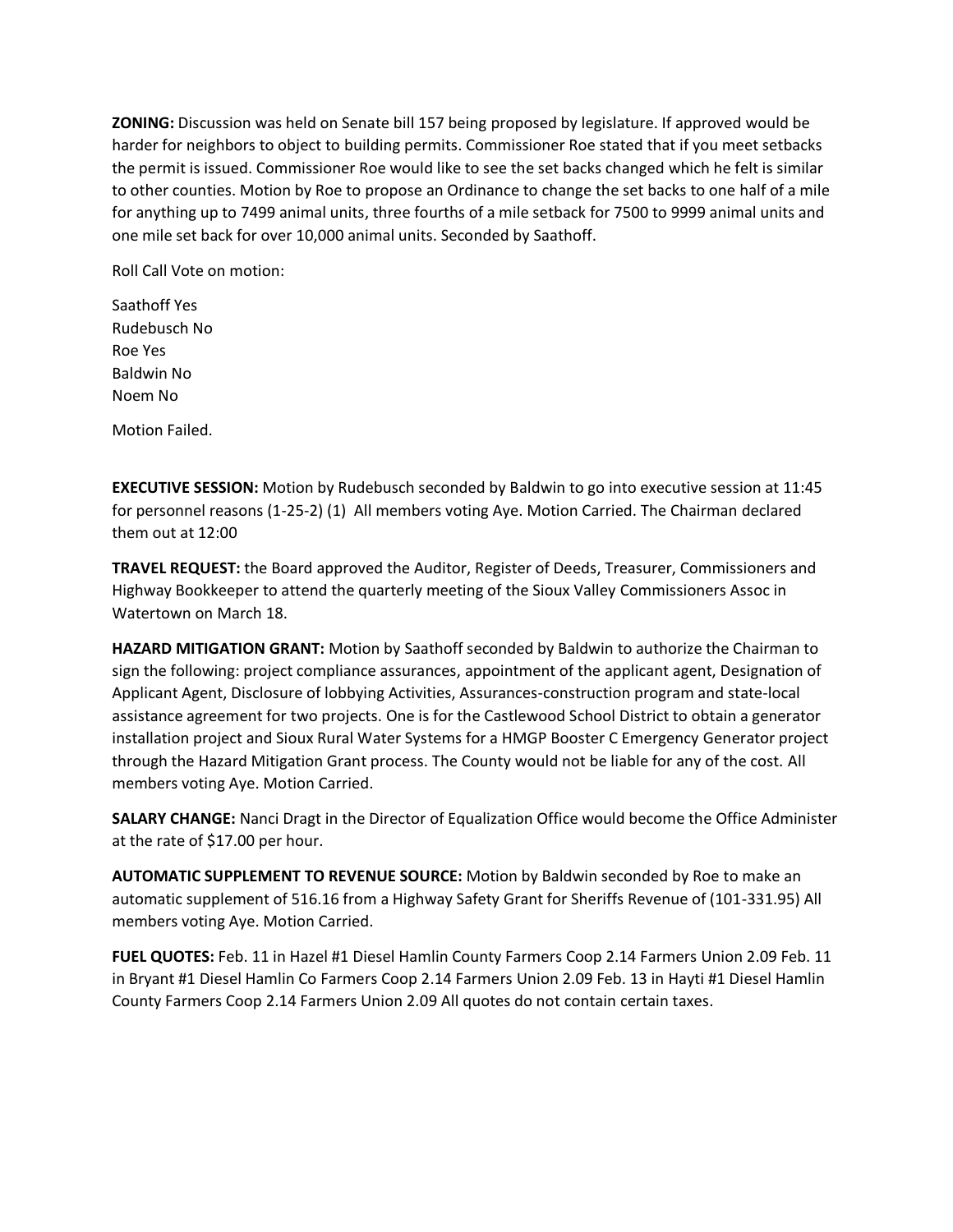## **CLAIMS PAID:**

COMMISSIONERS: Jay Baldwin mileage 10.92 Codington County Registration 24.00 Hamlin County Publishing 508.02 Jutting Grocery supp 39.13 Leland Roe mileage 16.80 Douglas Noem mileage 37.80 Randall Rudebusch mileage 28.56 Larry Saathoff mileage 35.28 Visa Website renewal 168.00 Total Gross salaries for complete dept 4975.00 benefits 1192.44 Total Commissioners expense 7035.95

AUDITOR: Codington County registration 12.00 ITC phone 50.29 Total gross salaries for complete dept 4772.83 benefits 365.11 Total Auditors expense 5200.23

TREASURER: Codington County Registration 12.00 Dakota Data Shred rental 69.16 ITC phone 96.69 Total gross salaries for complete dept 6266.43 benefits 2261.15 Total Treasurers expense 8705.43

POSTAGE COPIES: Office Peeps copy machine maint. 44.10 Neofunds postage 707.00

COLLECTION AGENCY: Noll Collection fee 68.00

STATES ATTORNEY:Delzer Law Secretary 750.00 ITC phone 87.84 Total gross salaries for complete dept 5150.20 benefits 1331.80 Total States Attorney expense 7319.84

COURT APPOINTED ATTORNEY: Bratland Law 2916.20

COURTHOUSE MAINT: Culligan water 118.75 Hayti Town water & sewer 41.50 ITC Internet 45.69 Menards supp 460.69 Northwestern Energy heat 673.68 Star Laundry floor mats two months 361.90 total gross salaries for complete dept 3196.80 benefits 1040.07 Total Courthouse Maint expense 5939.07

DIRECTOR OF EQUALIZATION: ITC phone 137.67 Office Peeps supp 425.29 Chris Schafer reimburse health insurance 169.88 Total gross salaries for complete dept 10,683.95 benefits 2499.27 Total Director of Equalization expense 13,916.06

REGISTER OF DEEDS:Codington County Registration 12.00 ITC phone 55.54 Microfilm Imaging rental 347.00 Total gross salaries for complete dept 5656.15 benefits 772.06 Total Register of Deeds expense 6842.75

SHERIFF: A&D Graphics repairs 50.00 Billion New Vehicle 32,143.00 Connecting Point repairs 395.00 Estelline Community Oil gas 829.42 Farmers Union Gas 229.63 Hamlin County Farmers Coop repairs 123.88 gas 874.42 ITC phone 281.47 Menards supp 248.86 Streichers supp 404.95 Two Way supp 160.98 Visa Supp 281.50 Total gross salaries for complete dept 24,651.59 benefits 6373.25 Total Sheriffs expense 67,047.95

JAIL: Codington County Jail 2210.00 Prairie Lakes blood tests 85.00

VETERANS SERVICE: Total Gross salaries for complete dept 950.00 benefits 249.12

LIEAP:Interlakes Community Action worker 332.17 ITC phone 52.74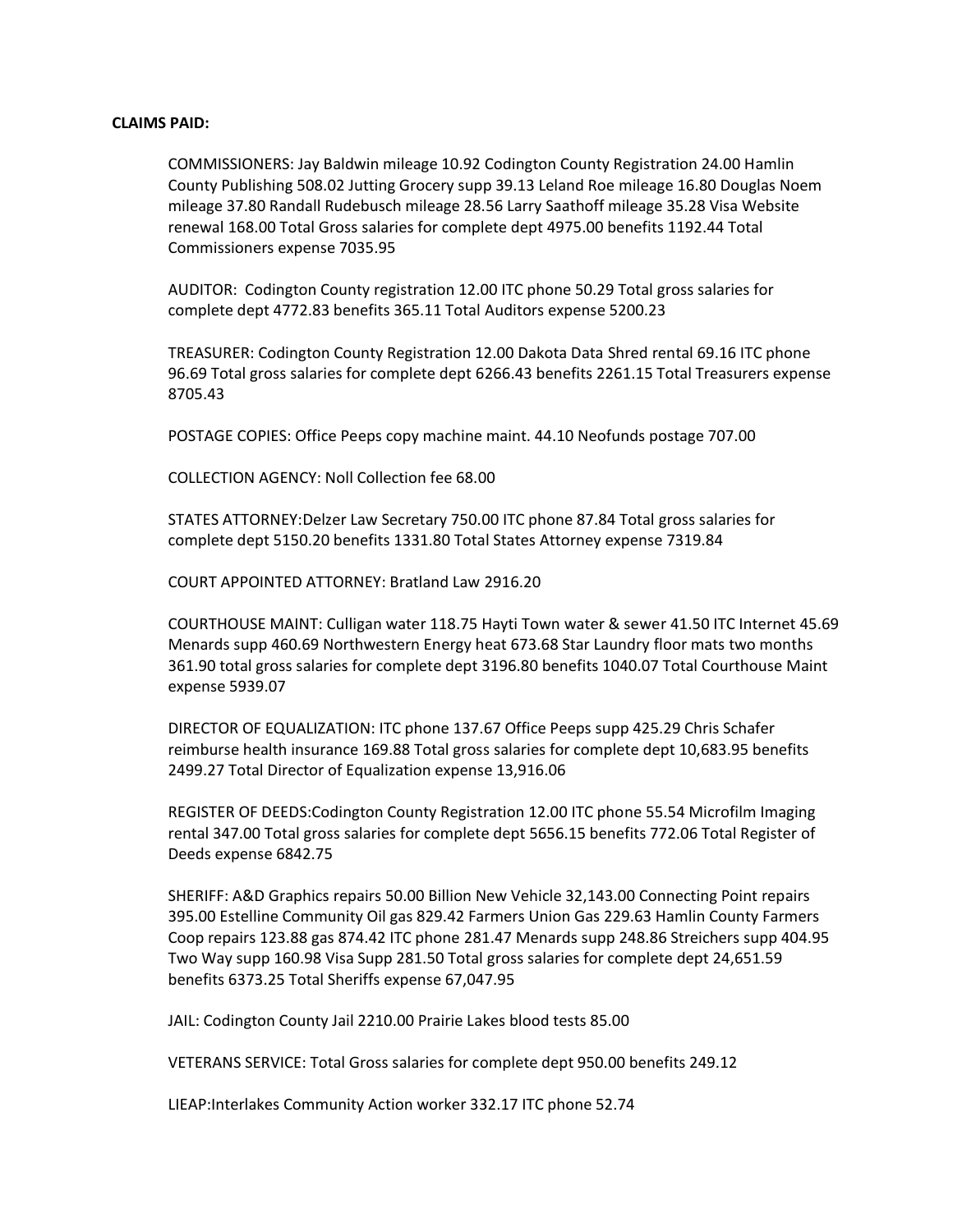NURSE: Donna Eide travel 14.00 Total gross salaries for complete dept 1782.50 benefits 874.75

AMBULANCE: Bound Tree Medical Estelline Ambulance supp 162.59 Two Way Estelline Ambulance supp 183.99

MENTALLY ILL: Lincoln County Prof service 292.62

EXTENSION: ITC phone 98.19 Office Peeps supp 266.48 Visa Supp 18.55 Total gross salaries for complete dept 2982.50 benefits 1030.70 Total Extension expense 4396.42

WEED: Brad Anderson reimburse health insurance 1000.00 travel 54.00 Roger Greenfield mileage 14.28 Hamlin Co Publishing 91.06 ITC phone 93.19 Jutting Grocery annual meeting 44.78 Ramkota Hotel Lodging 459.95 Gene Sauder travel 124.04 Assoc. of SD Weed dues 150.00 Total gross salaries for complete dept 3420.00 benefits 1079.87 Total Weed expense 6531.17

ZONING: Robbie Fedt mileage 10.92 Hamlin County Publishing 24.92 ITC phone 59.88 John Pantzke mileage 8.40 Stuart Schubloom mileage 9.24 Scott Popham mileage 6.72 Total gross Per Diem 400.00 benefits 30.60 Total zoning expense 550.68

ROAD: AT&T cell phone 71.44 Basin Construction repairs 6020.42 Gravel 5726.75 Bryant City Util 59.19 Butler repairs 5443.40 parts 2665.24 Codington County Registration 12.00 Estelline Community Oil fuel 2920.30 parts 102.88 LP 865.19 Estelline City Util 58.41 Farmers Union fuel 6054.61 LP 891.15 Hamlin Co Farmers Coop Supp 38.69 parts 34.00 LP 3923.71 Hamlin Bldg Center supp 250.28 Hayti Town water & sewer 41.50 Visa Supp 50.32 phone 1.05 Ronald Moore travel 14.00 Rodney Anderson travel 14.00 Jeff Shepherd travel 14.00 Alan Gallisath travel 14.00 Daniel Platz travel 14.00 ITC phone 141.48 J&L Welding repairs 612.64 parts 843.66 Lyle Signs supp 1235.18 Blue Tarp-Macs parts 19.74 Ottertail Power Elect 110.03 Rons Saw Sales parts 4.95 SD DOT prof serv 3452.98 Bridge Prof 581.69 SDACHS dues 275.00 W.W. Tire repairs 99.95 Wal Mart supp 6.97 Northwestern Energy Util 106.38 Total gross salaries for complete dept 44,811.40 benefits 13,687.03 Total Road expense 101,278.61

911: ITC trunking charge 374.33 Watertown City 911 fees collected sent to them 4517.70

AG BUILDING: Hayti Town water & sewer 35.50 ITC phone 82.94 Northwestern Energy heat 151.70

EMERGENCY & DISASTER: Hamlin Co Farmers Coop gas 250.72 ITC phone 155.85 Two Way Supp 547.94 Total gross salaries for complete dept 4053.70 benefits 1062.69 Total Emergency & Disaster expense 6070.90

24/7: State fee refunded 5.00

24/7 COUNTY: electronic mont refund 1.00 Connecting Point computer 1344.00 (grant) total gross salaries for complete dept 333.54 benefits 52.06

M&P: Register of Deeds Microfilm Imaging rental 245.00

BOOKMOBILE: Total gross salaries for complete dept 4326.00 benefits 471.84